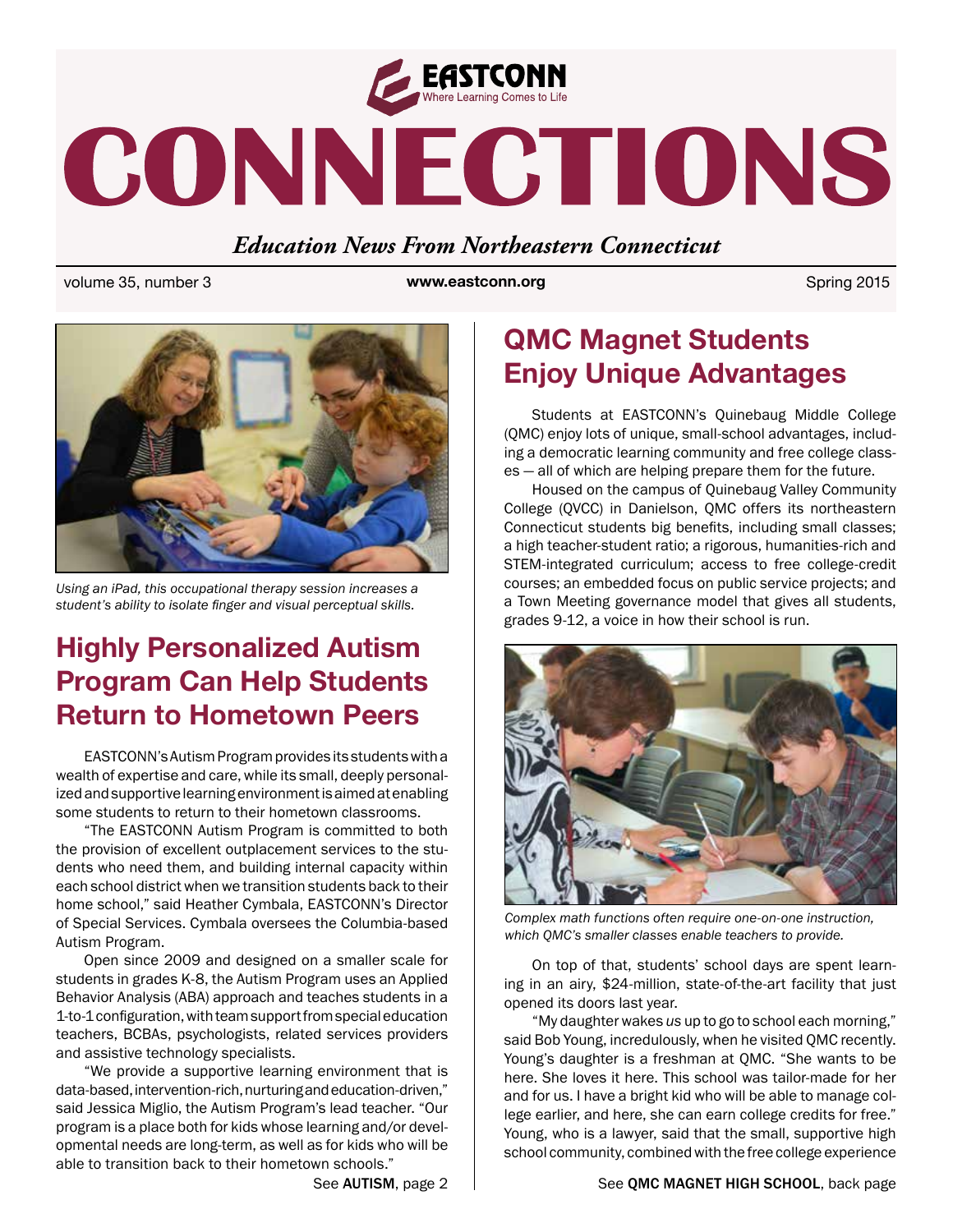#### AUTISM, from page 1

"Our daughter started attending the EASTCONN Autism Program several years ago ... and we have seen steady, increasingly positive changes in her communication skills," said Carrie and Stephen Gallant, of Pomfret. "We have happily seen our daughter grow and become much more involved with our family since she started the program. [EASTCONN Autism staff] have been excellent to work with and truly care about the development of the students ... they have a solid plan to bring out the best in each individual student."

Prior to their being enrolled, student assessments include a comprehensive evaluation of each child's academic, behavioral, adaptive and functional skills across all areas, said Dr. Ravit Stein, head of EASTCONN's Psychological and Behavioral Consultative Services."Data from this needs assessment will drive building a child's individual program to match his or her diverse needs."

Andover Elementary School Assistant Principal and Special Education Director Dawn Davis recently spoke about the successful transition of one of her students out of the EASTCONN Autism Program and back into a regular Andover classroom.

"The transition to bring this youngster back to our school was phenomenal," said Davis.

"EASTCONN staff came to our school to help us transition this child back. Initially, there was an 'I teach, you watch' situation, which over time became 'Now you teach and I watch,' which is exactly what we were aiming for," she said. "My staff has really grown during this process. We've improved our collaboration skills, no question."

Davis continued, "When our student had to be outplaced, it had to be done. But to have him be in his home school and to be as successful as he is, it's just so important … I know that the mother of this child is ecstatic. She beams when she talks about his movement toward independence and that he's happy. That's the big thing. It's been a really good experience all around." The student's Andover team continues to be supported through consultation with an EASTCONN BCBA.

"By using the model-lead-test framework for gradual fading of supports for this student, we ensured Andover's fuency and consistency in the implementation of evidence-based practices," said Stein.

"Andover went above and beyond to provide an inclusionary program for their student with special needs," said Stein.

"They really serve as a model for supporting students with a variety of strengths and challenges within the public school setting."

To learn more about EASTCONN's Autism Program, contact Special Services Director Heather Cymbala at 860-634-7429, or reach her at [hcymbala@eastconn.org](mailto:hcymbala@eastconn.org).

#### EASTCONN *Connections*

Writer/Editor: Teddie Sleight ~ tsleight@eastconn.org Assistant: Cindy Laurendeau ~ [claurendeau@eastconn.org](mailto:claurendeau@eastconn.org)

[Communications Department](%20mailto:connections@eastconn.org) [Dotty Budnick](mailto:dbudnick@eastconn.org), Director  $\sim$  dbudnick@eastconn.org

EASTCONN Administration Paula M. Colen, Executive Director

EASTCONN, 376 Hartford Turnpike, Hampton, CT 06247 860-455-0707 Fax: 860-455-0691



*A screen shot from "Real Heroes Don't Wear Capes," the ACT video that earned 5th Place in the DMV Teen Safe Driving Video Contest.*

## **ACT DMV Video Wins 5th Place**

 A video by three students at EASTCONN's Arts at the Capitol Theater (ACT) arts magnet high school has won 5th Place in Connecticut's annual DMV Teen Safe Driving Video Contest. ACT seniors Rachel Martin, Graham Frassinelli and Philip Chovick won \$1,000 for ACT with their 5th Place prize. Four ACT videos were among 15 fnalists in this year's contest, which drew 114 entries from 350 high school students statewide. ACT is the only high school in the state to make the Top 10 each year since the contest began in 2007. Search YouTube for *teendriving12* to see all entries.

b b b

## **Colchester & Coventry Schools Win Connecticut Arts in Education Grants**

Congratulations! Colchester and Coventry are among eight Connecticut districts whose special arts enrichment projects will be funded by the state's Arts in Education Grant, a new program designed to strengthen arts instruction through partnerships among schools, artists and arts organizations.

Children in third, fourth and ffth grades in Colchester's Jack Jackter Intermediate School will beneft from a \$20,500 award that will make their "Jazz and Poetry" program possible through a collaboration with the Bushnell in Hartford.

Coventry Public Schools' "Who is Coventry?" program will use their \$2,759 award to connect 30 students and families with Hartford's Wadsworth Atheneum.

A total of 82 schools and districts applied for Arts in Education funding.

b b b

#### Dr. Catherine Wade's Memory Honored by District 11

This winter, Regional School District 11 honored the memory of former music teacher and supporter of the arts, Dr. Catherine Wade, by dedicating its Parish Hill Middle/High School music wing in her memory. Dr. Wade, who was a resident of Hampton, died last fall.

A well-known music educator, Dr. Wade was for many years an active member of the EASTCONN Board of Directors as its Hampton representative, and was also secretary/treasurer of the EASTCONN Executive Board.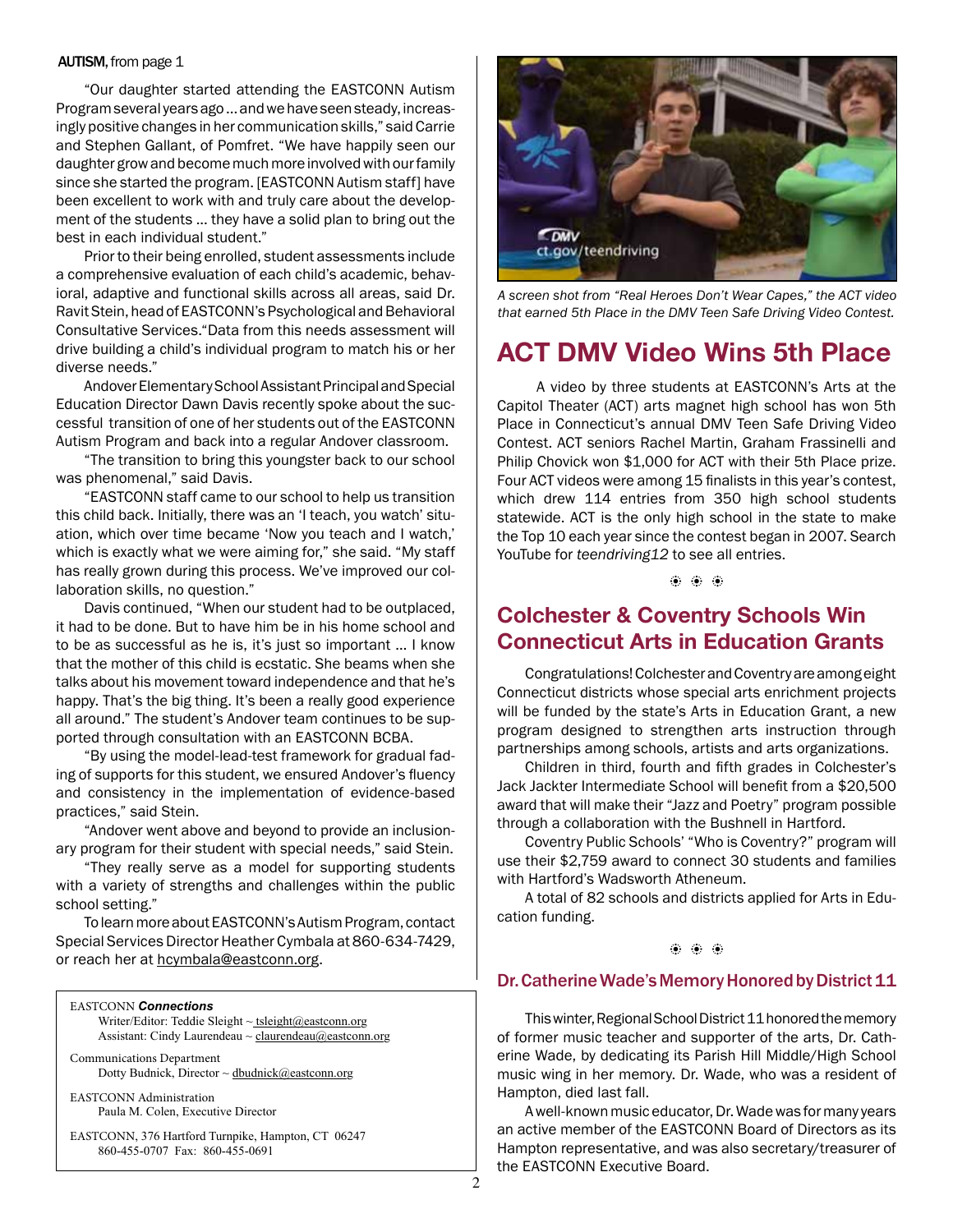## **Professional Notes**



*Stein Jaffery Cymbala Starling*

EASTCONN's Psychological and Behavioral Consultation Services (PBCS) Coordinator Ravit R. Stein, Ph.D., MCSP, BCBA, joined PBCS colleagues Rose Jaffery, Ph.D., NCSP, BCBA-D, and Natalie R. Starling, NCSP, M.Ed., to present "Reframing the Top of the Triangle: PBIS in Clinical Day Treatment" at the 12th International Association for Positive Behavioral Support Conference in Boston; the presentation was co-authored by EASTCONN Special Services Director Heather Cymbala, LCSW, M.Ed. In February, Stein, Jaffery and Nick Gelbar, a former doctoral intern who is now at UConn, presented a poster on the same topic at the National Association of School Psychologists (NASP) Conference in Orlando. Stein, Jaffery, Gelbar and Cymbala also authored "A Case Study on the Implementation of School-Wide Positive Behavioral Interventions and Supports in an Alternative Educational Setting," which appeared in December's issue of the Journal of Educational and Psychological Consultation; that study was based on work done in EASTCONN's Clinical Day Treatment programs.

## b b b



The Connecticut Association for Adult and Continuing Education (CAACE) invited EASTCONN's Director of Teaching and Learning Scott Nierendorf and EASTCONN Community Learning Center Coordinator Kristin Hempel to present "Teacher Evaluation for Adult Educators" at a February workshop in Bristol.





*U.S. Congressman Joe Courtney spoke about the importance of the federal Workforce Innovation and Opportunity ACT of 2014 as it relates to Adult Education during the CAACE Conference in Mystic. Above, l. to r., are EASTCONN's Rich Tariff, President of CAACE; CAACE Conference Facilitator Risa Filkoff; and Rep. Courtney.*

# **ACT Students Win a Variety of Creative Writing Accolades**

Works by EASTCONN's ACT Creative Writing students have recently won recognition from several prestigious contests and forums, including the 2015 Scholastic Art & Writing Awards, the New England Young Writers Conference ("Bread Loaf") and the Connecticut Writing Project's student magazine.

ACT (Arts at the Capitol Theater) is EASTCONN's arts magnet high school in Willimantic.

 Altogether, 15 ACT creative writing students' works were among regional finalists in the 2015 Scholastic Art & Writing Awards. One of those students, senior Karlyle Palmer, of Willington, earned a national-level Gold Key, Scholastic's highest honor, for his poem, "There was a Paradise in her Footsteps." ACT junior Heaven Stone, of Danielson, won a national Silver Key from Scholastic for her flash fiction work, "Marbles."



*Arts at the Capitol Theater (ACT) senior Karlyle Palmer, above, was thrilled after learning his poem had won a Scholastic Gold Key.* 

"I'm so incredibly proud of our students for both entering and then being recognized in the Scholastic Awards competition," said ACT Creative Writing teacher Barbara Greenbaum. "Our ACT students have worked so hard on these amazing pieces."

"I can only hope that I will ever again experience the wave of sheer euphoria I felt when I found out I was a national winner in the Scholastic Art & Writing contest," said Palmer, when asked about his Gold Key honor.

 Only 2,200 of 300,000 student works submitted to the 2015 Scholastic contest garnered a national Gold or Silver Key.

ACT students Nadia Jalal, Victoria Sun and Evan Saunders have been selected to attend the highly regarded New England Young Writers Conference this May at the "Bread Loaf" campus of Middlebury College in Vermont. Each year, the highly competitive national conference invites 200 talented young writers who can hone their writing skills, network with fellow writers and attend workshops with published authors.

Creative writing works by ACT students Victoria Sun, Heaven Stone, Evan Saunders and Danielle Wilson will appear in *Connecticut Student Writers* magazine, part of UConn's Connecticut Writing Project, which honors exceptional writing talent in K-12 students from across Connecticut.

EASTCONN's ACT arts magnet high school enrolls 143 public-school students in grades 9-12 from 26 northeastern Connecticut towns.

To learn more about ACT's Creative Writing program, contact ACT Principal Tracy Goodell-Pelletier at [tpelletier@eastconn.org.](mailto:tpelletier@eastconn.org)